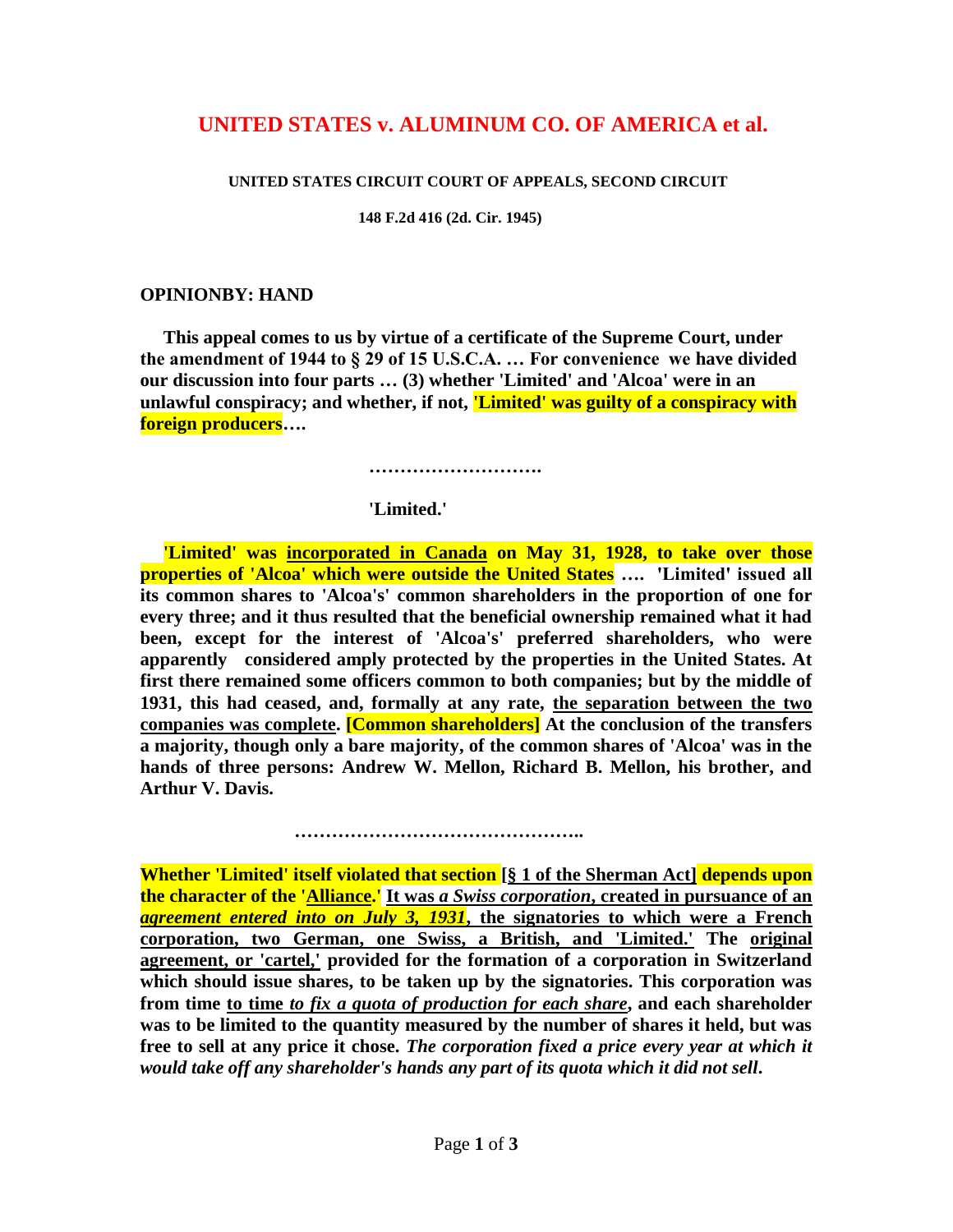**The** *agreement of 1936 abandoned the system of unconditional quotas, and substituted a system of royalties.* **Each shareholder was to have** *a fixed free quota* **for every share it held, but as its production exceeded the sum of its quotas, it was** *to pay a royalty***, graduated progressively in proportion to the excess; and these royalties the 'Alliance' divided among the shareholders in proportion to their shares.** 

*Did either the agreement of 1931 or that of 1936 violate § 1 of the Act?* **The answer does not depend upon whether we shall recognize as a source of liability a liability imposed by another state. On the** *contrary we are concerned only with whether Congress chose to attach liability to the conduct outside the United States of persons not in allegiance to it***.** *That being so, the only question open is whether Congress intended to impose the liability, and whether our own Constitution permitted it to do so***: as a court of the United States, we cannot look beyond our own law. Nevertheless, it is quite true that we are not to read general words, such as those in this Act, without regard to the limitations customarily observed by nations upon the exercise of their powers; limitations which generally correspond to those fixed by the 'Conflict of Laws.' We should not impute to Congress an intent to punish all whom its courts can catch, for conduct which has no consequences within the United States. (American Banana Case) On the other hand, it is settled law- as 'Limited' itself agrees- that any state may impose liabilities, even upon persons not within its allegiance,** *for conduct outside its borders that has consequences within its borders which the state reprehends;* **and these liabilities other states will ordinarily recognize. We shall not choose between these alternatives; but for argument we shall assume that the Act does not cover agreements, even though intended to affect imports or exports, unless its performance is shown actually to have had some effect upon them.**

**Both agreements** *would clearly have been unlawful***, had they been made within the United States; and it follows from what we have just said that both were unlawful, though made abroad, if they were intended to affect imports and did affect them. Since the shareholders almost at once agreed that the agreement of 1931 should not cover imports,** *we may ignore it and confine our discussion to that of 1936***: indeed that we should have to do anyway, since it superseded the earlier agreement**

*The judge also found that the 1936 agreement did not 'materially affect the \* \* \* foreign trade or commerce of the United States'; apparently because the imported ingot was greater in 1936 and 1937 than in earlier years. We cannot accept this finding***, based as it was upon the fact that, in 1936, 1937 and the first quarter of 1938, the gross imports of ingot increased. It by no means follows from such an increase that the agreement did not restrict imports.**

**There remains only the question whether this assumed restriction had any influence upon prices. … It will be remembered that, when the defendants in that case protested that the prosecution had not proved that the 'distress' gasoline had affected prices, the court answered that that was not necessary,** *because an*